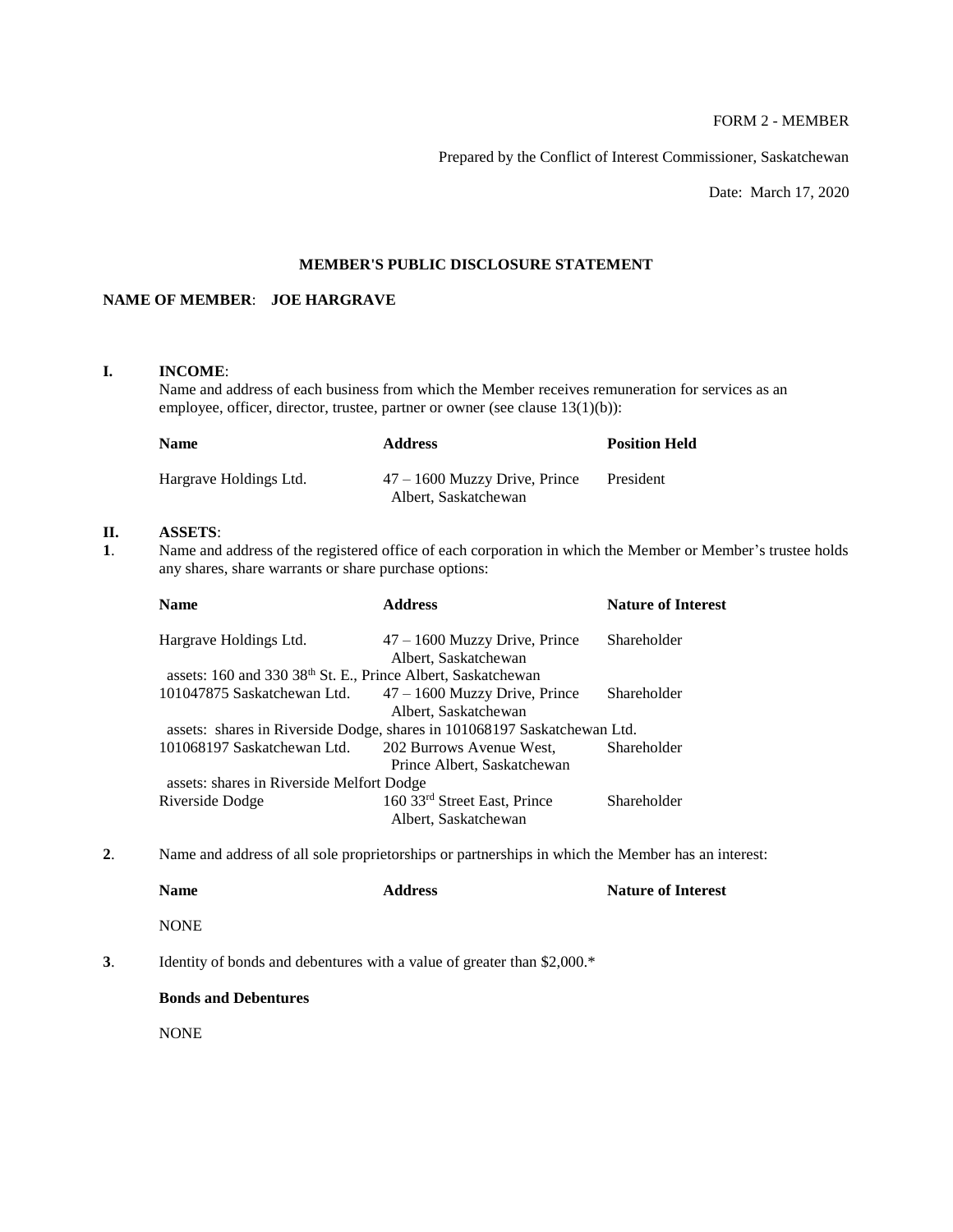**4**. Identity of investment funds, mutual funds, investment trusts or similar securities.\*\*

#### **Investment**

BNS S&P TXS Callable BNS Cdn Enrgy Autocal BNS Corporate Tiered Investment Savings BNS Euro Stoxx Banks Calble BNS US Banks Callable Pimco Monthly Income Fund Wajax Corp Bank of Nova Scotia Brookfield Renewable Partners Lp Enbridge Inc. National Bank of Canada Canadian Imperial Bank of Commerce Intertape Polymer Group Inc. Restaurant Brands International Inc. Royal Bank of Canada BMO Tactical Global Growth ETF Fund BNS SP TSX Capped Utiltes BNS S&P 500 Calble BNS TSX Banks BNS TSX60 Calble Canaccord Genuity Group Inc. Dynamic Alpha Dynamic Asset Allocation Private Pool Dynamic conservative Yield Espresso Fund AT&T Inc. Orange Prudential Financial Inc. Square Inc. Walt Disney Co. CVS Health Corporation BNS Tiered Investment Savings Pender Corporate Bd Fd PH&N Total Return Bd Fd Pimco Unconstrained Bd Fd TD Cdn Core Plus Bd Fd BMO Global Energy BMO Precious Metals Fd Cambridge Cdn Dividend Fidelity Cdn Disciplined Eqty Grwthworks Cdn Fd Mackenzie US Mid Cap Grwth Manulife Dividend Inc. Fd BMO US Eqty Dynamic Strategic Resource Manulife Global Eqty BMO Covered Call Utls Invesco Low Volatility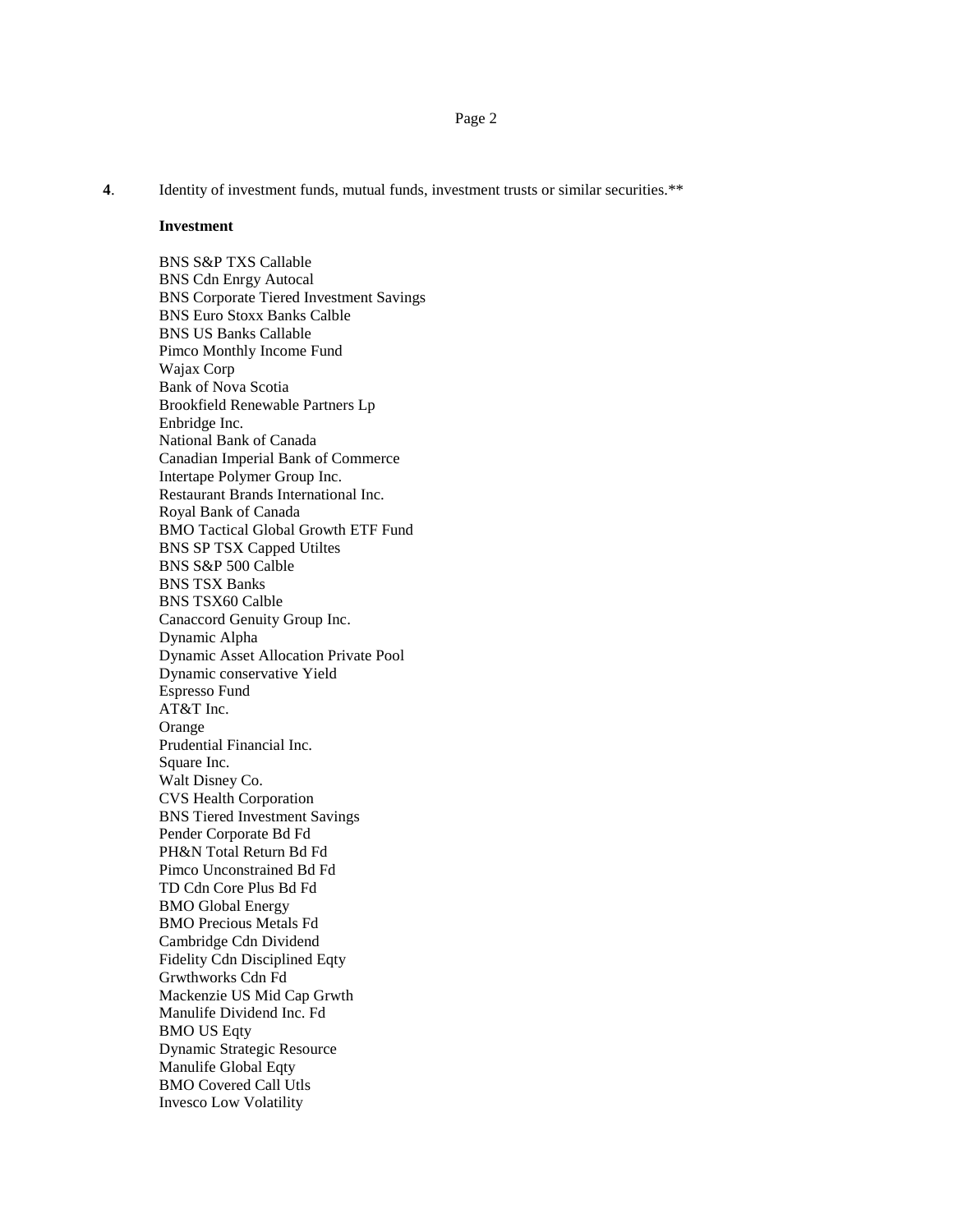Page 3

Identity of investment funds, mutual funds, investment trusts or similar securities. (continued)

#### **Investment**

RBC Life Science technology Fd Sentry US Gr and Incm Fd Capital Group Cap Inc Builder AutoCanada Inc. BMO Private Cdn Money Market BMO Private Cdn Corporate Bond BMO Private Cdn Mid-Term Bond BMO Private Cdn Short-Term Bond BMO Private Preferred Share Fund BMO Private US High Yield Bond Fund BMO Private Global BMO Private Global Absolute Return BMO Premium Yield BMO Private Cdn Income Equity BMO Private Diversified Yield BMO Private US Equity BMO Private Intl Equity

**5**. Municipal address or legal description of any real property, inside or outside Saskatchewan, that the Member has any interest in or title or right to:

| <b>Address or Legal Description</b> | <b>Nature of Interest</b> |  |
|-------------------------------------|---------------------------|--|
| Personal Residence                  | Joint Owner               |  |
| <b>Personal Vacation Residence</b>  | Joint Owner               |  |

Personal Recreational Residence Joint Owner 160 38th Street East, Prince Albert, Saskatchewan Shareholder through Hargrave Holdings Ltd. 330 38th Street East, Prince Albert, Saskatchewan Shareholder through Hargrave Holdings Ltd.

#### **III. GOVERNMENT CONTRACTS**

Identity and extent of the Member's participation in any Government contract as defined in Section 15 of *The Members' Conflict of Interest Act*:

#### **Description of Contract Nature of Interest**

NONE

#### **IV. GIFTS AND BENEFITS**:

Identity and the extent of any gift or personal benefit received by the Member and mentioned in a disclosure statement filed pursuant to subsection 7(3) of *The Members' Conflict of Interest Act*:

| <b>Identity</b>                                          | <b>Extent</b> |
|----------------------------------------------------------|---------------|
| City of Regina: parking permit                           | \$100         |
| Saskatchewan Construction Association: lunch bag and mug | \$40          |
| SGI Canada, virtual reality goggles:                     | \$18          |
| Regina Exhibition Association Limited: VIP package       | \$60          |
| Scotiabank: memento plaque                               | \$45          |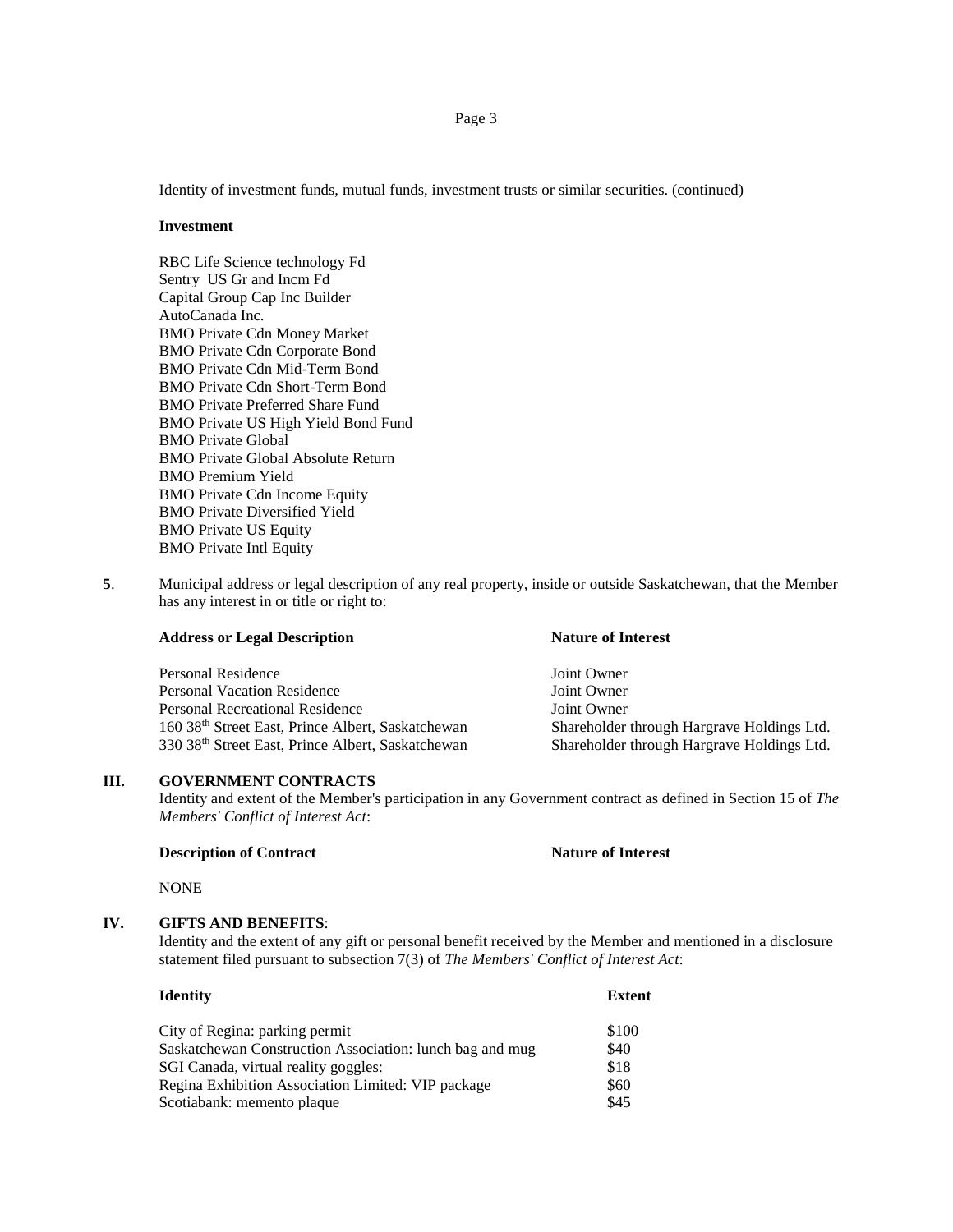Page 4

**GIFTS AND BENEFITS**:

Identity and the extent of any gift or personal benefit received by the Member and mentioned in a disclosure statement filed pursuant to subsection 7(3) of *The Members' Conflict of Interest Act*: (continued)

| Saskatchewan Dental Hygienists Association: Oral B electric |       |
|-------------------------------------------------------------|-------|
| toothbrush                                                  | \$65  |
| Globe Theatre, Regina: two Globe Theatre tickets            | \$127 |

#### **V. OTHER**

**1**. The identity of any grant or subsidy from the Crown that was received by the Member or any other business listed in paragraph  $II(1)$ \*\*\*.

**Identity Extent** NONE

**2**. Name and address of each corporation, organization or association of which the Member is an officer or director:

| <b>Name</b> | <b>Address</b> | <b>Position</b> |
|-------------|----------------|-----------------|
|             |                |                 |

**NONE** 

**3**. Name and address of each organization or association in which the Member holds a Membership:

| <b>Name</b>                | <b>Address</b>                                                  | <b>Status of Membership</b> |
|----------------------------|-----------------------------------------------------------------|-----------------------------|
| Saskatchewan Party         | 6135 Rochdale Boulevard,                                        | Member                      |
| Commonwealth Parliamentary | Regina, Saskatchewan S4X 2R1<br>$239 - 2405$ Legislative Drive, | Member                      |
| Association                | Regina, Saskatchewan S4S 0B3                                    |                             |

**4**. Other information as directed by the Commissioner pursuant to clause 13(1)(1):

NONE

- \* Clause 13(1)(f) of *The Members' Conflict of Interest Act* does not require public disclosure of Treasury Bills or bonds issued by the Government of Canada, the government of any province or territory of Canada or any municipal government in Canada.
- \*\* Clause 13(1)(g) of *The Members' Conflict of Interest Act* does not require public disclosure of registered retirement savings plans (rrsps), other than self-directed plans, registered home ownership savings plans (rhosps), registered education savings plans, accounts and term deposits held in banks listed in Schedule I or II to the Bank Act (Canada) or in any other financial institutions in Saskatchewan that are lawfully entitled to accept deposits, pension plans or insurance policies.
- \*\*\* Clause (13)(1)(k) of *The Members' Conflict of Interest Act* does not require public disclosure of a grant or subsidy that is paid pursuant to a government contract or pursuant to an Act or regulation where the authority of the grant or subsidy is not subject to the discretion of any individual and the standard terms and conditions of eligibility are objective in nature and are prescribed in an Act or regulation.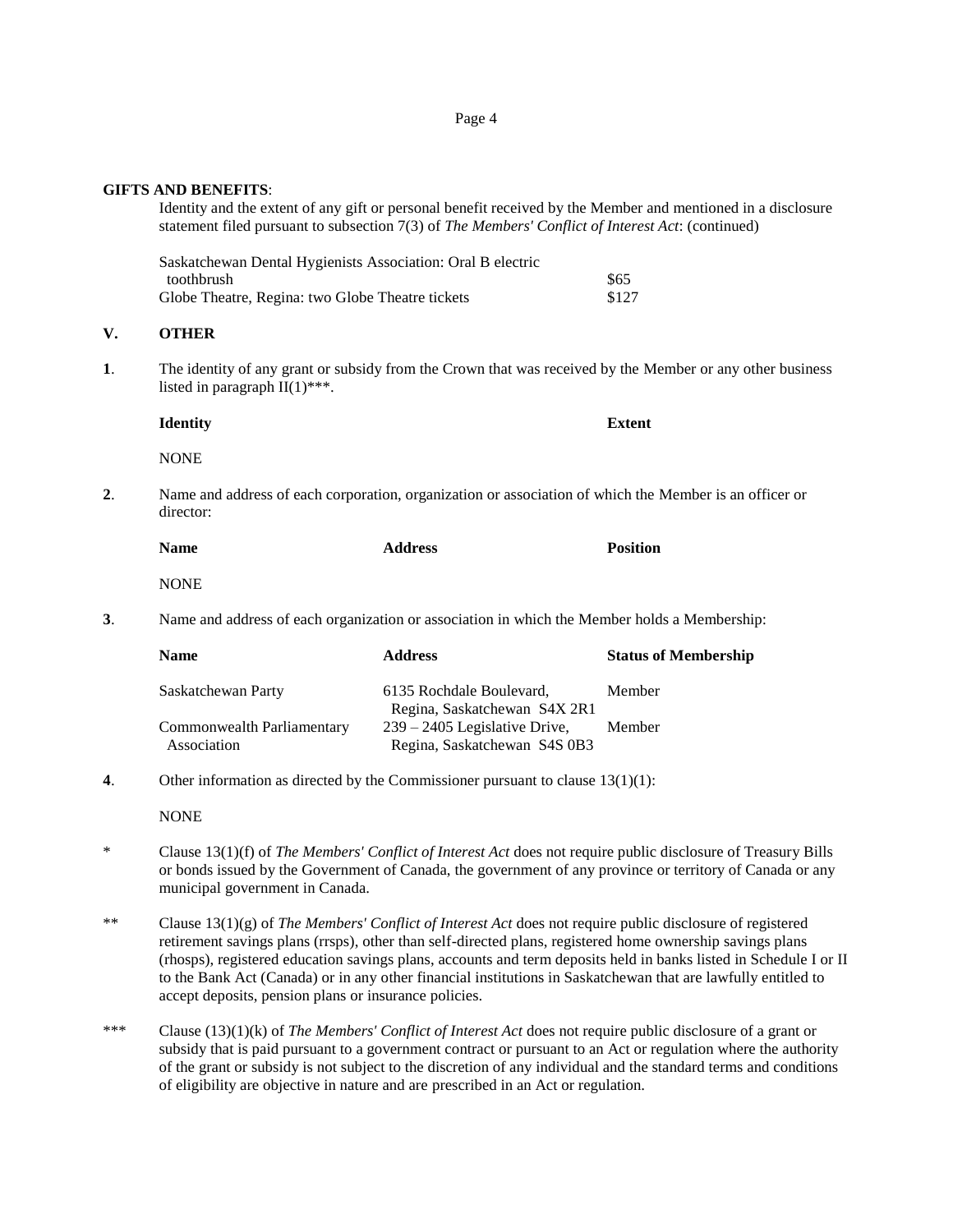# Page 5

NOTE: Unless disclosure is directed by the Commissioner pursuant to subsection 13(3), the value or amounts of any items required to be in this disclosure statement will not be disclosed in this public disclosure statement.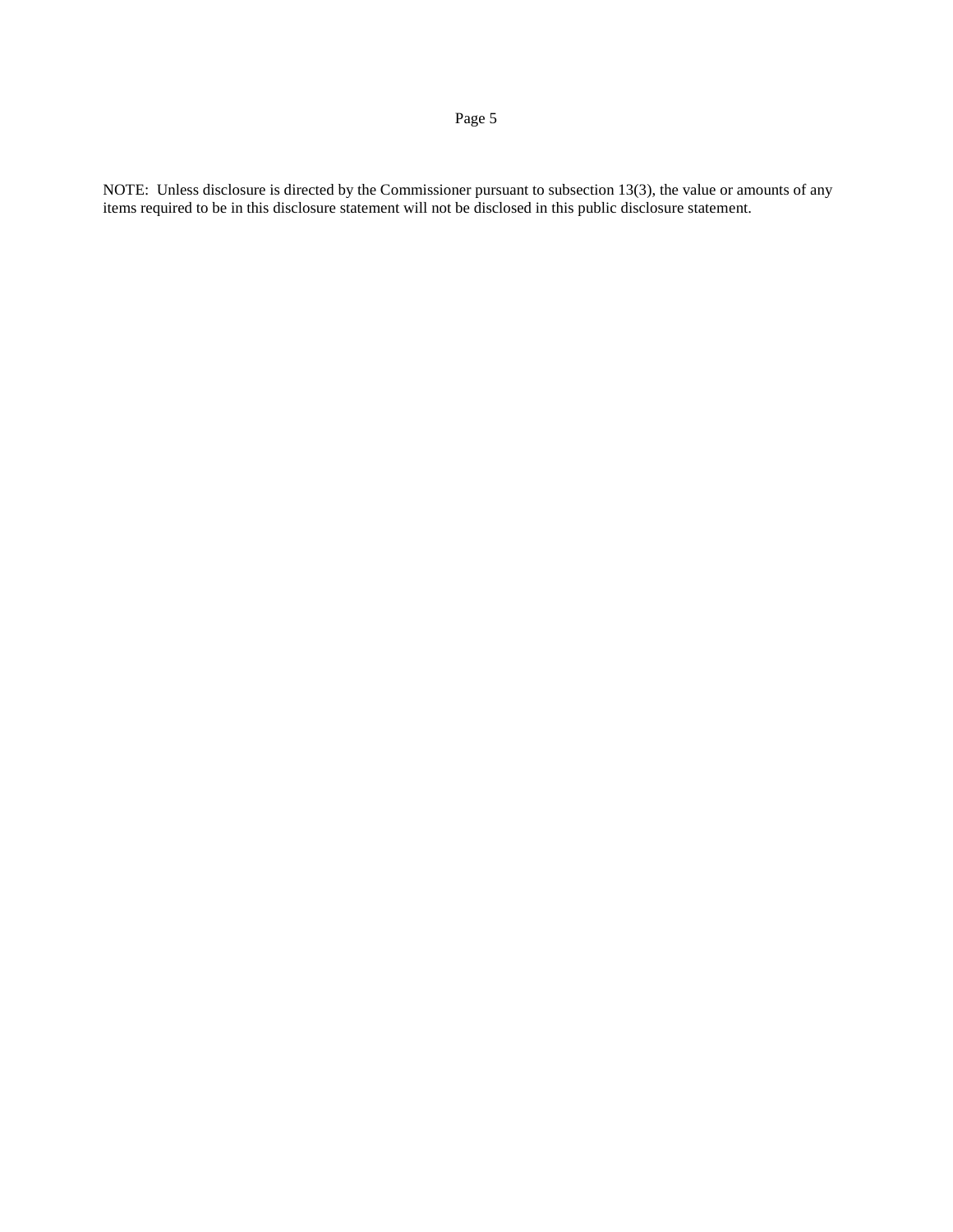#### FORM 2 - SCHEDULE A Prepared by the Conflict of Interest Commissioner, Saskatchewan

DATE: March 17, 2020

#### **MEMBER'S PUBLIC DISCLOSURE STATEMENT**

#### **MEMBER'S SPOUSE**

## **NAME OF MEMBER**: **JOE HARGRAVE NAME OF SPOUSE**: **FRANCIS HARGRAVE**

#### **I. INCOME**:

Name and address of each business from which the Member's spouse receives remuneration for services as an employee, officer, director, trustee, partner or owner (see clause 13(1)(b)):

| <b>Name</b>            | <b>Address</b>                                          | <b>Position Held</b> |
|------------------------|---------------------------------------------------------|----------------------|
| Hargrave Holdings Ltd. | $47 - 1600$ Muzzy Drive, Prince<br>Albert, Saskatchewan | Secretary            |

#### **II. ASSETS**:

**1**. Name and address of the registered office of each corporation in which the Member's spouse holds any shares, share warrants or share purchase options:

| <b>Name</b>                                                              | <b>Address</b>                                                           | <b>Nature of Interest</b> |
|--------------------------------------------------------------------------|--------------------------------------------------------------------------|---------------------------|
| Hargrave Holdings Ltd.                                                   | $47 - 1600$ Muzzy Drive, Prince                                          | Shareholder               |
|                                                                          | Albert, Saskatchewan                                                     |                           |
| assets: 160 and 330 38 <sup>th</sup> St. E., Prince Albert, Saskatchewan |                                                                          |                           |
| 101047875 Saskatchewan Ltd.                                              | $47 - 1600$ Muzzy Drive, Prince                                          | Shareholder               |
|                                                                          | Albert, Saskatchewan                                                     |                           |
|                                                                          | assets: shares in Riverside Dodge, shares in 101068197 Saskatchewan Ltd. |                           |
| 101068197 Saskatchewan Ltd.                                              | 202 Burrows Avenue West,                                                 | Shareholder               |
|                                                                          | Prince Albert, Saskatchewan                                              |                           |
| assets: shares in Riverside Melfort Dodge                                |                                                                          |                           |
| Riverside Arctic Cat Ltd.                                                | 693 Saskatchewan Drive,                                                  | Shareholder               |
|                                                                          | Prince Albert, Saskatchewan                                              |                           |

**2**. Name and address of all sole proprietorships or partnerships in which the Member's spouse has an interest:

| <b>Name</b> | <b>Address</b> | <b>Nature of Interest</b> |
|-------------|----------------|---------------------------|
| <b>NONE</b> |                |                           |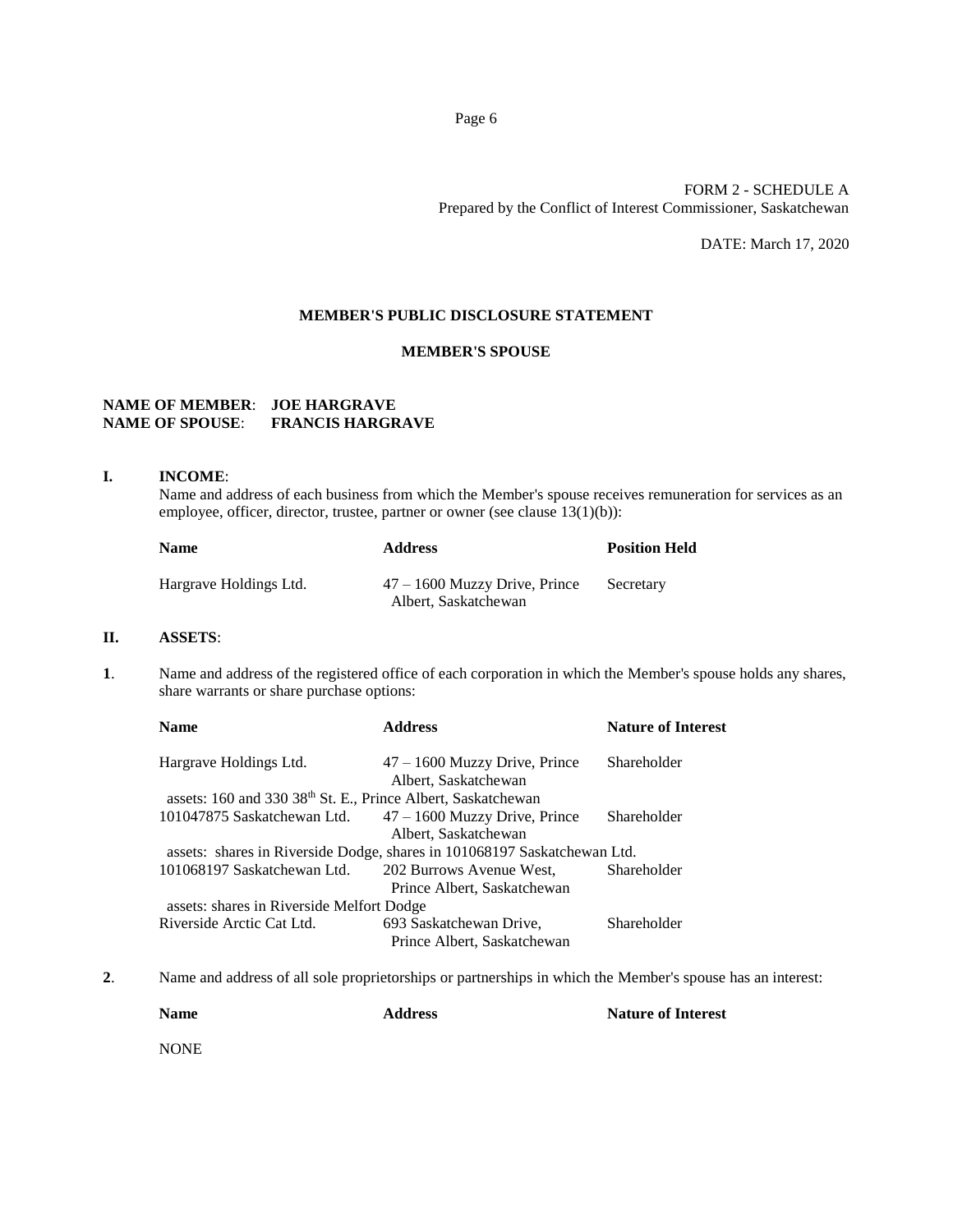#### **3**. Identity of bonds and debentures with a value of greater than \$2,000.00: \*

#### **Bonds and Debentures**

NONE

**4**. Identity of investment funds, mutual funds, investment trusts or similar securities:\*\*

#### **Investment**

BNS S&P/TSX60 Callable BNS Cdn Enrgy Autocal BNS Corporate Tiered Investment Savings BNS Euro Stoxx Banks Calble BNS US Banks Callable Pimco Monthly Income Fund Wajax Corp. Bank of Nova Scotia Brookfield Renewable Enbridge Inc. National Bank of Canada Canadian Imperial Bank of Commerce Intertape Polymer Group Inc. Restaurant Brands International Inc. Royal Bank of Canada BMO Tactical Global Growth ETF Fund BNS S&P/TSX Capped Utiltes BNS S&P 500 Calble BNS TSX Banks Callable BNS TSX60 Calble Canaccord Genuity Group Inc. Dynamic Alpha Performnce II Fund Dynamic Asset Allocation Private Pool Dynamic Conservative Yield Private Pool Espresso Fund AT&T Inc. Orange Prudential Financial Inc. Square Inc. Walt Disney Co. CVS Health Corporation BNS Tiered Investment Savings Account Pender Corporate Bd Fd PH&N Total Return Bd Fd Pimco Unconstrained Bd Fd TD Cdn Core Plus Bd Fd BMO Covered Call Utls Invesco Low Volatility BMO Global Energy BMO Precious Metals Cambridge Cdn Dividend Fd Fidelity Cdn Disciplined Eqty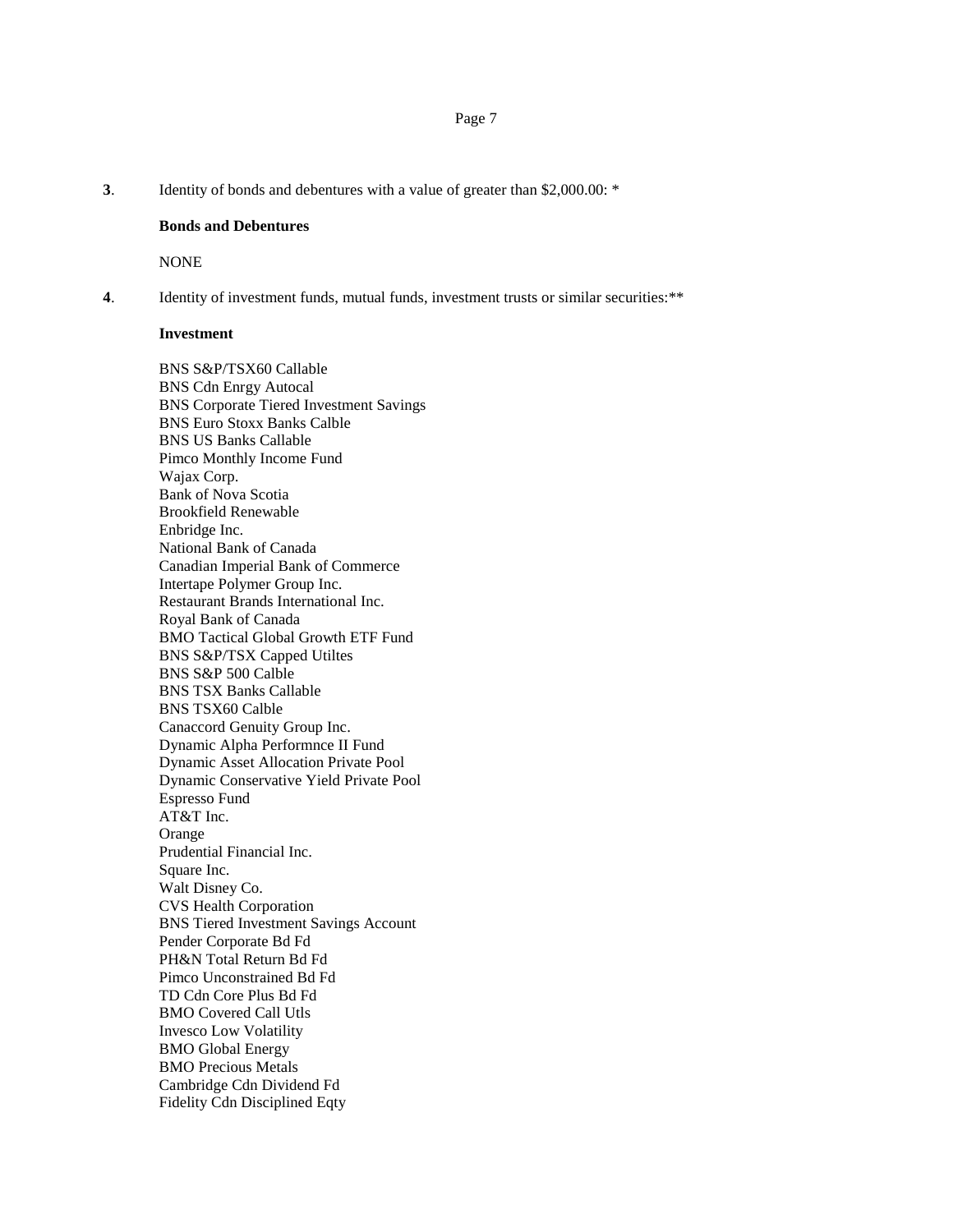Identity of investment funds, mutual funds, investment trusts or similar securities. (continued)

#### **Investment**

Mackenzie US Mid Cap Grwth Manulife Dividend Inc Fd Manulife Dividend Inc. Fd BMO US Eqty Dynamic Strategic Resource Manulife Global Eqty RBC Life Science Technology Fd Sentry US Gr and Incm Fd AutoCanada Inc. BMO Covered Call Utls Invesco Low Volatility BMO Covered Call Cdn Bks BMO Global Energy Cambridge Cdn Dividend Fd Fidelity Cdn Disciplined Eqty Mackenzie US Mid Cap Grwth Manulife Dividend Inc. Fd BMO US Eqty Dynamic Strategic Resource Manulife Global Eqty RBC Life Science Technology Fd Sentry US Gr and Incm Fd Capital Group Cap Inc. BMO Private Cdn Money Market BMO Private Cdn Corporate Bond BMO Private Cdn Mid Term Bond BMO Private Cdn Short Term Bond BMO Private Preferred Share Fund BMO Private US High Yield Bond Fund BMO Private Global Absolute Return Bond Fund BMO Premium Yield Note BMO Private Cdn Income Equity BMO Private Diversified Yield BMO Private US Equity BMO Private Intl Equity

**5**. Municipal address or legal description of any real property, inside or outside Saskatchewan, that the Member's spouse has any interest in or title or right to:

# **Address or Legal Description Nature of Interest**

Personal Residence and American Solution of The Joint Owner Personal Vacation Residence The Secret Assembly Joint Owner Personal Recreational Residence Joint Owner 160 38th Street East, Prince Albert, Saskatchewan Shareholder through Hargrave Holdings Ltd. 330 38th Street East, Prince Albert, Saskatchewan Shareholder through Hargrave Holdings Ltd.